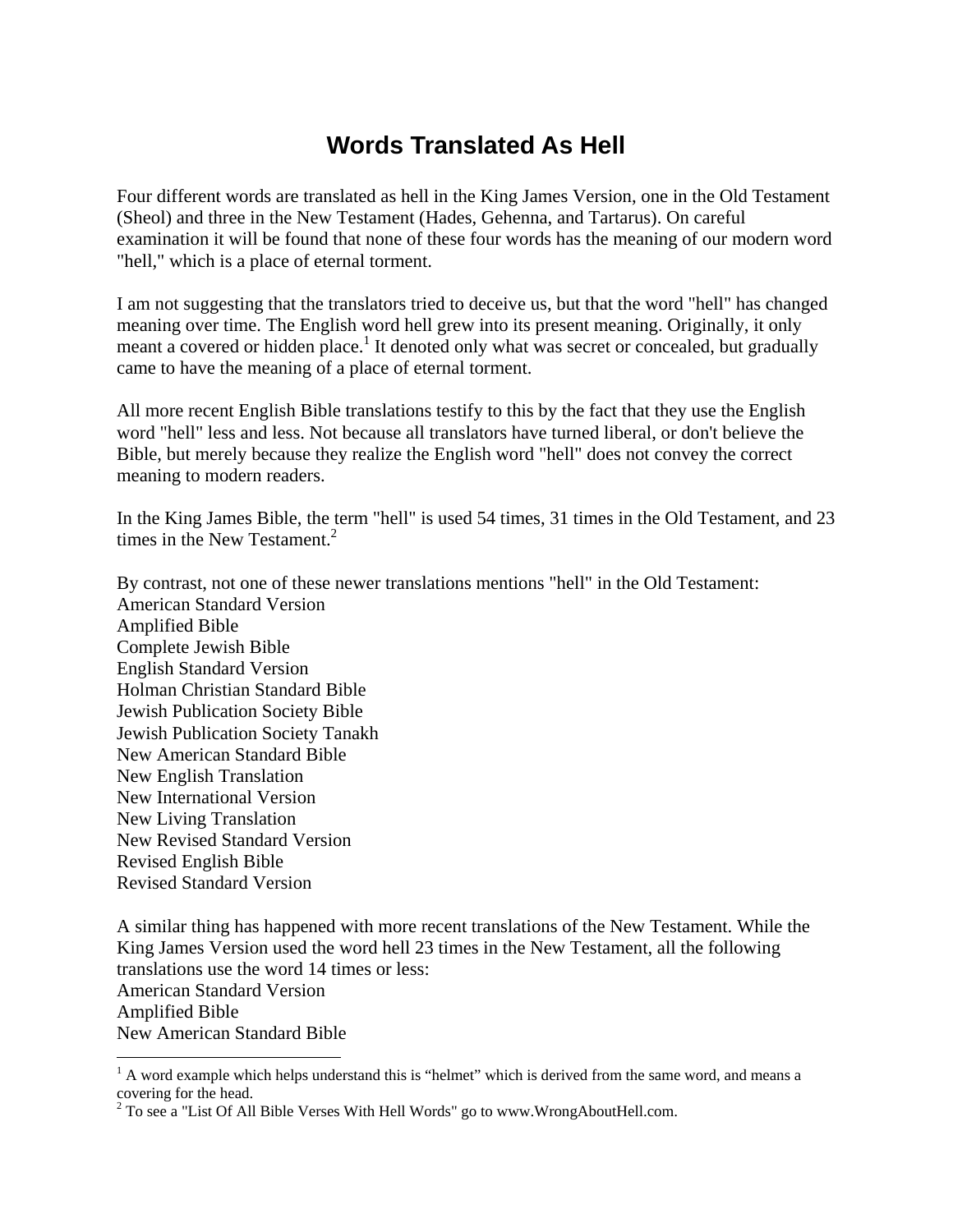New Century Version New International Version New King James Version New Living Translation New Revised Standard Version Revised English Bible Revised Standard Version

Here are a few of the English translations that do not use the word hell at all: New American Bible Rotherham's Emphasized Bible Weymouth's New Testament in Modern Speech World English Bible Young's Literal Translation

Now let's look at each of the four words that have been translated as hell in the Bible.

## **Tartarus**

Tartarus is only mentioned once in the Bible, 2 Peter 2:4, where a verb form of the word is translated as "cast down to hell" in the King James Version.

2 PETER 2:4 KJV 4 For if God spared not the angels that sinned, but cast them down to hell, and delivered them into chains of darkness, to be reserved unto judgment;

However you interpret this verse, it gives us no reason to think Tartarus has anything to do with humans or their judgment.

While this and the following verses in Second Peter chapter two warn people not to think they can escape judgment, the passage gives no indication what judgment will be. There is no reason but tradition to think Tartarus should be translated as "hell."

#### **Sheol**

The word Sheol is used in the Old Testament 65 times. The King James Version translates it as grave 31 times, hell 31 times, and pit 3 times. Can you imagine the same word being translated as both grave and hell?

Today, no widely used English version of the Bible ever translates Sheol as hell, except the King James Version and the New King James Version.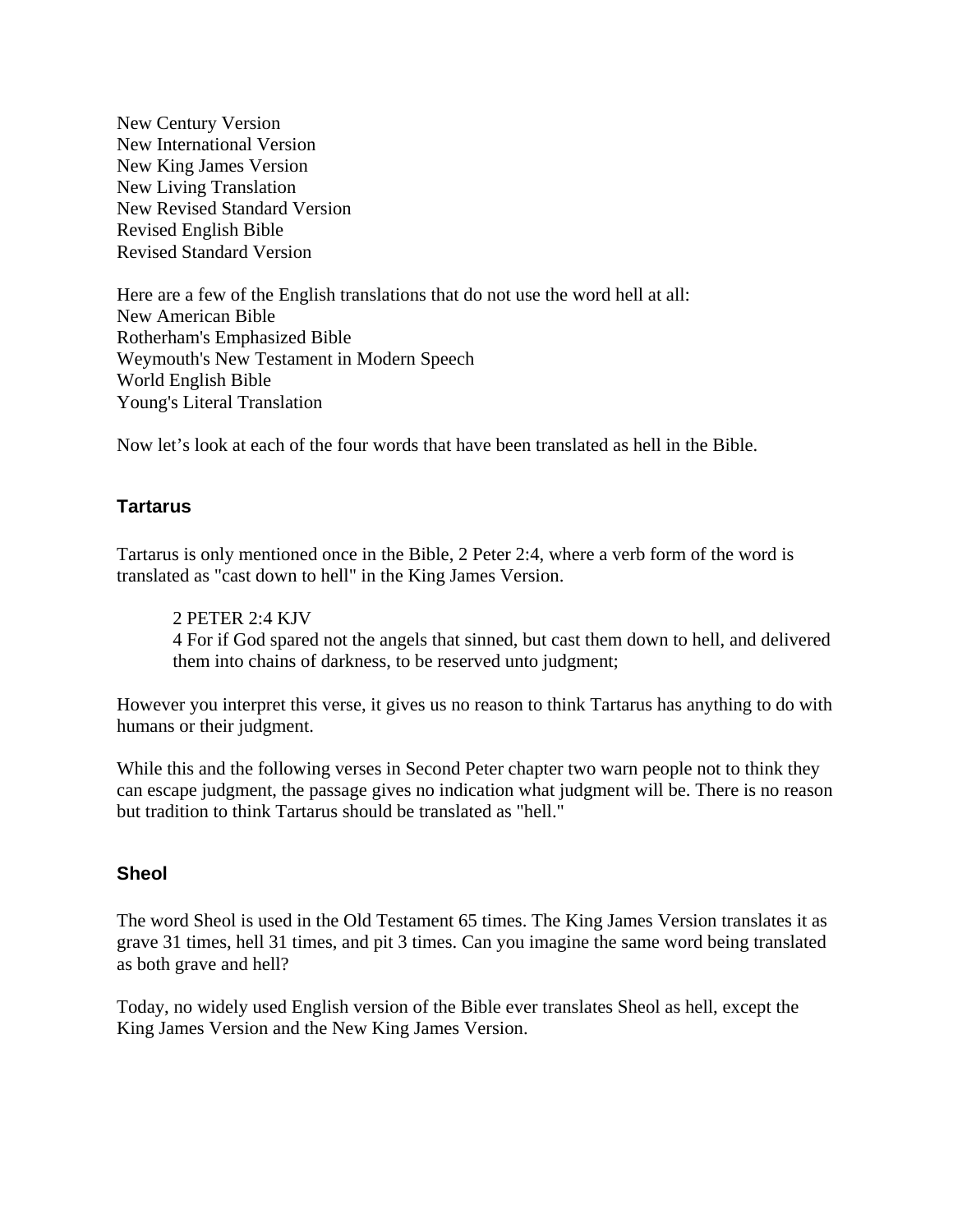By its usage we see that Sheol was considered the place or state of all the dead -- whether they were good or bad. When used figuratively it could mean the consequences of wickedness in the present world, likened to death.

To the Hebrew mind Sheol was the unknown place all people go after death. To simply equate it with the grave is probably not sufficient. There is another Hebrew word for grave. Also, Jacob said he would go to Sheol where his son Joseph was (Genesis 37:35), yet he had just been told that Joseph was eaten by a wild animal, so he did not think Joseph was in a grave.

Jesus said in Matthew 8:11 that Jacob will feast in the Kingdom of Heaven, so Jacob did not end up in a place of torment or separation from God after his death. Therefore Sheol, as used for the first time in the Bible by Jacob, could not have our meaning of "hell."

Sheol is never spoken of in the Bible as a place of punishment after death. In fact, it is spoken of as a realm of unconsciousness in Psalm 6:5, Isaiah 38:18, and Ecclesiastes 9:10. Job even expressed a desire to go to Sheol in Job 14:13.

The word sheol cannot mean a place of punishment or torment as it is used to designate the place where the righteous dead are. Clearly, Sheol cannot have the modern meaning of "hell."

## **Hades**

Hades is found 11 times in the Greek New Testament. The King James Version translates it ten times as hell and one time as grave.

Hades seems to have the same meaning as the Old Testament word Sheol.

The Septuagint is the Greek version of the Old Testament which was the commonly accepted Bible used during the ministry of Jesus and the early years of the Church. The Septuagint uses Hades to translate Sheol. This makes it very clear that in Jesus' day, the Hebrew word Sheol and the Greek word Hades had a very similar, if not the same meaning.

The New Testament follows the Septuagint in translating Sheol as Hades as can be seen by comparing Acts 2:27 with Psalm 16:10.

Hades comes from two words, the first word meaning "not" and the second one meaning "to see." So Hades originally meant the unseen, or what is concealed.

Originally the English word "hell" also only meant something that was secret or concealed. So in 1611 when the King James Version was translated, "hell" may have been a good translation for the Greek word Hades and its Hebrew equivalent Sheol. But as we all know, the meaning of hell today is very different.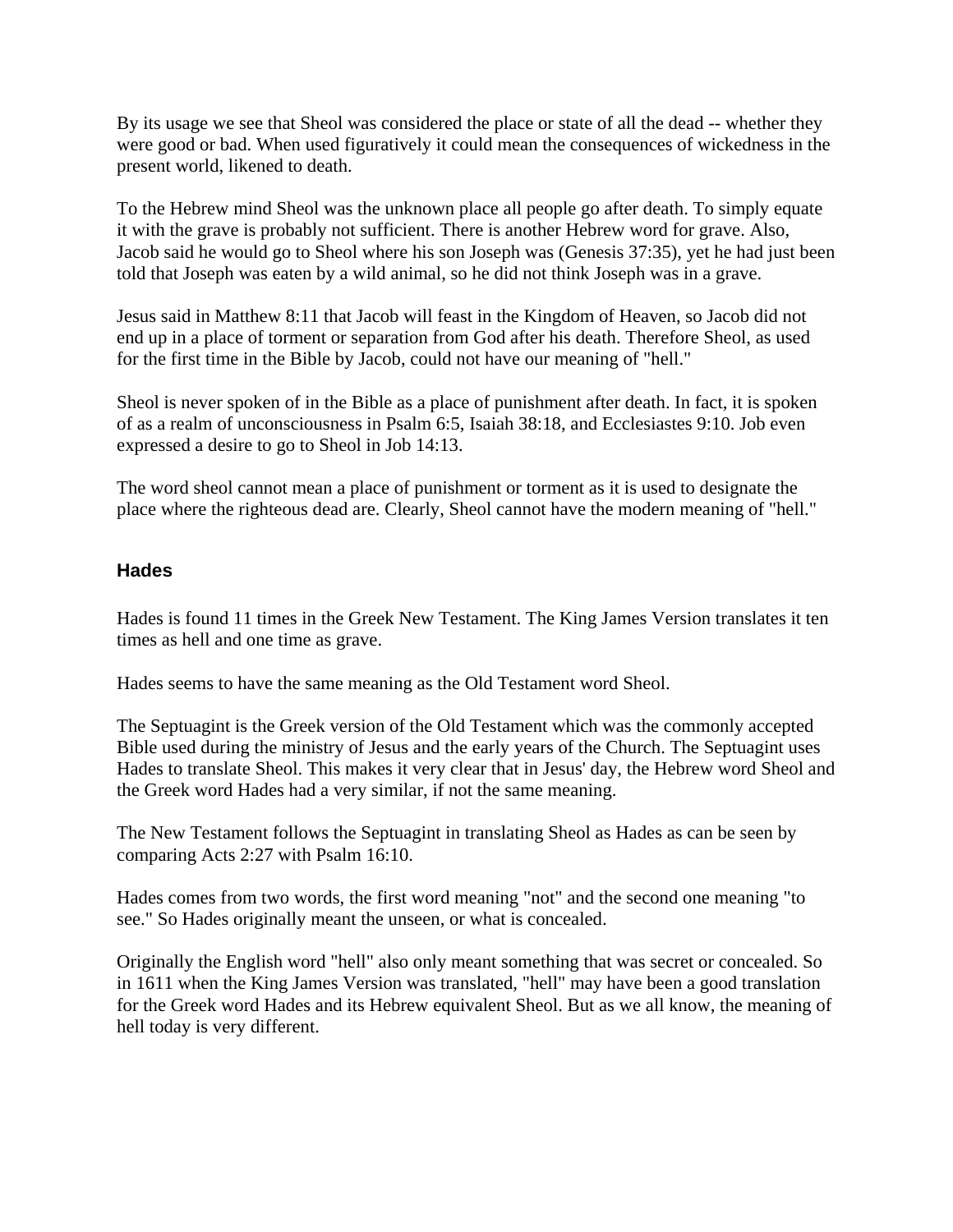It would seem that Hades means more than death or the grave in the New Testament, because there are other Greek words used for those terms. Of course a language can have more than one word with the same meaning. We call them synonyms.

Whatever Hades means, it will not last forever. For Revelation 20:13 shows both death and Hades will give up their occupants.

Revelation 20:14 seems to indicate Hades will be destroyed. It says that death and Hades will be cast into the lake of fire, which is the second death. The verse seems to be saying this will be the end of both death and Hades (which is what Hosea 13:14 prophesied: the destruction of Sheol/Hades and death). First Corinthians 15:55 also quotes from the Septuagint translation of Hosea 13:14, where Hades' destruction is prophesied. Therefore Hades is temporary.

So the rich man of Luke 16, being in Hades, was in a place of only temporary detention. Whether this is a literal story or a parable, his confinement is not an endless one, based on these Scriptures.

Jesus said in Revelation 1:18 that He now has the keys of Hades and death. So no one who calls on Jesus must remain imprisoned by either of them.

## **Gehenna**

The Greek word Gehenna (also spelled Geenna) occurs 12 times in the New Testament, and is always translated "hell" in the King James Version. The word is used only one time in the New Testament outside the first three Gospels, in James 3:6 where it is used metaphorically about the harm caused by a vile human tongue.

Whether Gehenna was used by Jesus to typify what a true Hell is like may be debated. What is beyond debate is that Gehenna was a known place on the south side of Jerusalem familiar to all who heard Jesus speak.

The word Gehenna is the Greek spelling of the Hebrew words ge hinnom, meaning "valley of Hinnom." A quick search of a concordance for the word Hinnom will find the 11 verses referring to this location in the Old Testament. From these verses you will readily see the evils that happened in this valley, and understand how it became thought of as a horrible place by Jews.

The valley of Hinnom, south of Jerusalem, was the place in ancient times where idolatrous Israelites burned their children alive as sacrifices to Molech and Baal. (Molech is sometimes spelled Moloch). It was also referred to as Tophet, which means a place of fire. Gehenna is never used in the Old Testament to mean anything other than the place outside Jerusalem with which every Jew was familiar.

After they returned from exile in Babylon, the Jews reportedly turned the Hinnom valley into their city dump where garbage and anything considered unclean was burned. This included the